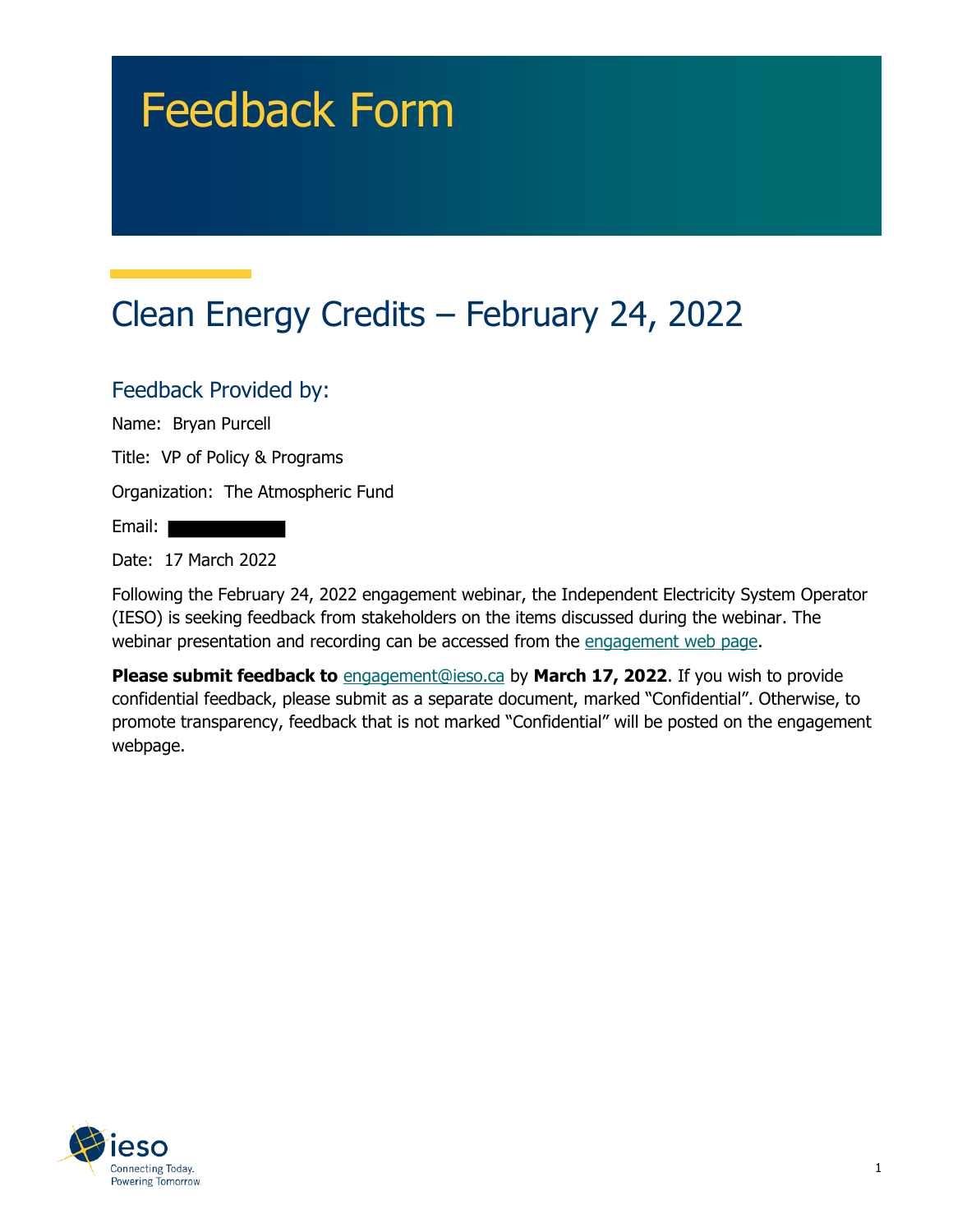## Opportunities & Challenges

| <b>Topic</b>                                                                                                                      | <b>Feedback</b> |
|-----------------------------------------------------------------------------------------------------------------------------------|-----------------|
| What are the key opportunities and<br>challenges the IESO should be aware of<br>in developing a voluntary clean energy<br>market? | See below.      |

## Design considerations

| <b>Topic</b>                                                                                       | <b>Feedback</b> |
|----------------------------------------------------------------------------------------------------|-----------------|
| Which design considerations outlined in<br>this presentation are most important to<br>you and why? | See below.      |
|                                                                                                    |                 |

| <b>Topic</b>                                                              | <b>Feedback</b> |
|---------------------------------------------------------------------------|-----------------|
| What other design considerations should   See below.<br>IESO be aware of? |                 |

## Engagement Process

| <b>Topic</b>                                                                                                              | <b>Feedback</b> |
|---------------------------------------------------------------------------------------------------------------------------|-----------------|
| Which stakeholder groups and/or design<br>topics are most important to include in<br>the planned focus group discussions? |                 |

| <b>Topic</b>                                                                   | <b>Feedback</b> |
|--------------------------------------------------------------------------------|-----------------|
| Are there any additional engagement<br>opportunities the IESO should consider? |                 |

| <b>Topic</b>                                                                                | <b>Feedback</b>                      |
|---------------------------------------------------------------------------------------------|--------------------------------------|
| Would you be willing to participate in a<br>technical session? If so, on which<br>topic(s)? | We would be interested in attending. |